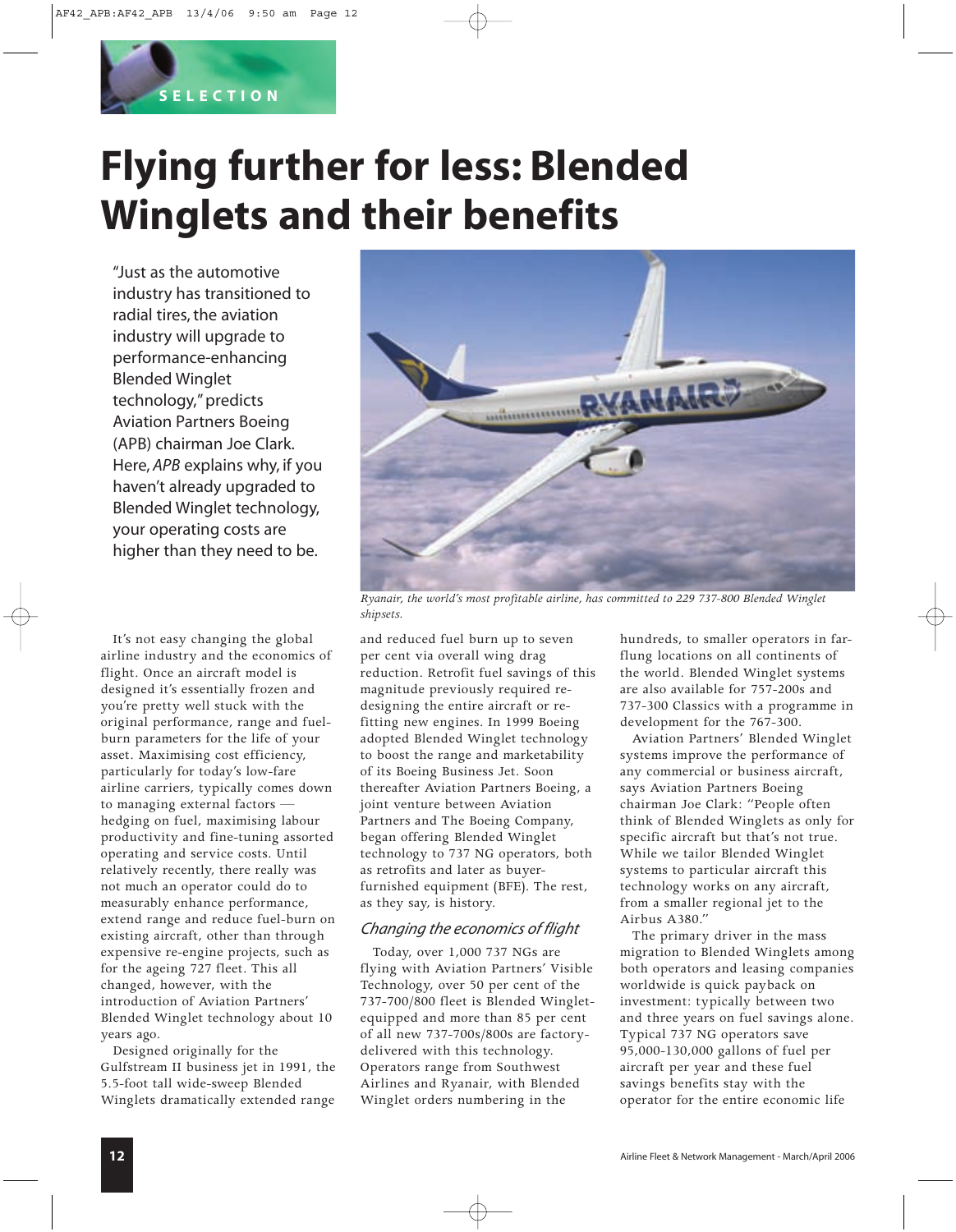of the aircraft. Operators of Blended Winglet-equipped 757-200s save even more: up to 240,000 gallons per aircraft per year. Along with these significant and ongoing fuel savings come a host of important environmental benefits. A Blended Winglet-equipped 737 reduces carbon monoxide and nitrous oxide emissions by 4 per cent and 5 per cent respectively while decreasing the take-off noise footprint by 6.5 per cent. Thanks to improved wing efficiency and reduced noise footprints, many Blended Wingletequipped operators in Europe have been able to decrease operating fees and noise surcharges by opting for lower-thrust engines and lower max take-off weight.

With fuel costs recently as high as \$70 per barrel — and not expected to come down dramatically over the foreseeable future — operators are looking for any tools they can use to remain cost-competitive. "While it's the cost-saving attributes of our technology that have made Blended Winglets a necessity for today's progressive low-cost carriers, it's the fuel savings benefits that I'm most proud of," says Clark. "Blended Winglet fuel savings have totalled over 260 million gallons to date and the industry will save another 120 million gallons this year because of our technology. Assuming we deliver 400 Blended Winglet shipsets per year for the rest of the decade, our technology will save approximately 1.5 billion gallons of jet fuel for the decade 2001-2010. At Aviation Partners we're doing our part in a changing world."

## *Blended Winglet design*

Aviation Partners' Blended Winglets differ in several important ways from the small, angular, wingtip appliances you see on many commercial aircraft today. Blended Winglet technology works as well as it does because the winglet systems are sized for maximum advantage based on available wing structure and are shaped with a patented wide transition chord from wing to winglet to minimise vortex drag.



*Jet Airways, a leading player in the thriving Indian airline market, has 10 Blended Winglet shipsets on order.*

Aviation Partners' chief aerodynamicist Dr Bernie Gratzer created the Blended Winglet back in 1991 by blending the airfoil for maximum performance while

*"Leasing companies have become more aggressive recently in investing in our technology for out-of-production aircraft,"says LaMoria."Operators retrofitting leased 757-200s with Blended Winglets typically save three times the cost of additional monthly lease rates based on fuel savings alone."*

—Patrick LaMoria,VP sales, Aviation Partners Boeing

ensuring even wing loadings for maximum drag reduction. The end result is a block fuel savings of four to five per cent for 737s and even more for 757-200s, compared to 1-1.5 per cent savings with traditionalstyle winglets.

## *Cases studies*

Aeromexico, the largest airline in Mexico, has ordered 38 Blended Winglet shipsets for 737-800s and 737-700s. Blended Winglet-equipped 737-800s will be used to replace existing 757-200 routes to the US, including the 1,816nm route from Mexico City to New York. "While 5 per cent block fuel savings were an important benefit to Aeromexico the overriding factor in this purchase decision was the ability to effectively replace 757-200s," says Aviation Partners Boeing's VP sales Patrick LaMoria. "The performance/payload benefit of Blended Winglet technology allows Aeromexico to operate economically, with full passenger loads, out of high/hot